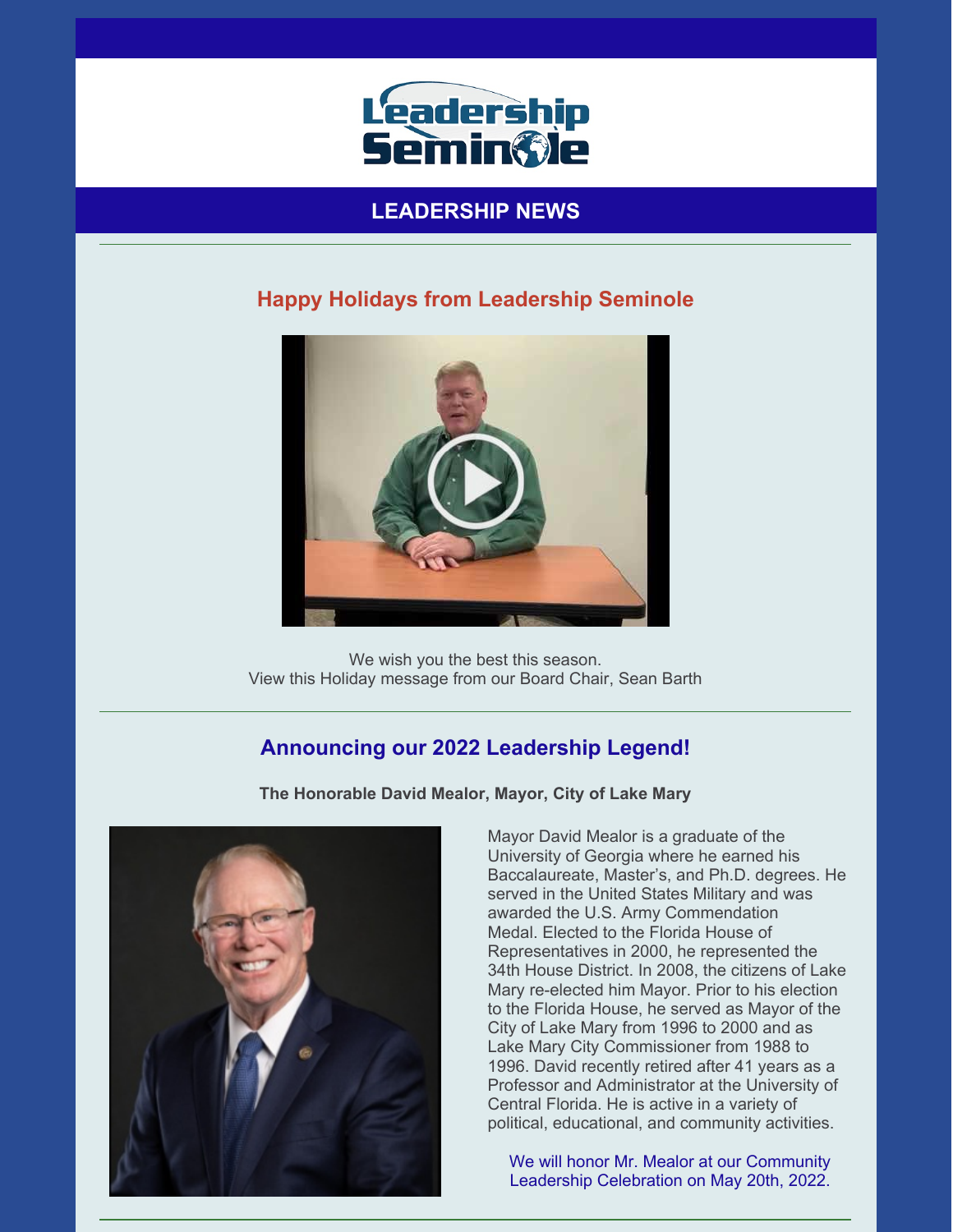

### **Registration is open for Leadership Summit 2022!**

**Breaking the Rules: Leading with Creativity and Innovation**

> **When: January 28, 2022 7:30AM - 1:30PM**

**Where: Lake Mary Events Center Lake Mary, FL**

**[Register](https://leadershipseminole.org/event/summit/) Now**

#### **Full [Speaker](https://files.constantcontact.com/206c3f27be/dd9b913d-a688-407d-a355-b4e131a9c11a.pdf) List with Bios**

#### **Featured Speakers: Dr. Carmichael, Sheriff Lemma and Dr. Senors**

Where do Law Enforcement and Mental Health intersect? What are the latest treatments and innovations when it comes to caring for people's whole health and how are those changes affecting our community?

Come learn from our panel at *Breaking the Rules: Leading with Creativity and Innovation* .

Dr. Chloe Carmichael, Ph.D, licensed clinical psychologist

**[Read](https://files.constantcontact.com/206c3f27be/f0b26cba-5cdc-46b1-b656-3bdab1e85750.pdf) her Full Bio**

Dr. Karenna Senors, Chief Medical Officer, True Health

**[Read](https://files.constantcontact.com/206c3f27be/e01ee58d-9655-4ba4-9dd7-facf881a298e.pdf) her Full Bio**

Sheriff Dennis Lemma, Seminole County

#### **[Read](https://files.constantcontact.com/206c3f27be/0c844480-ecec-41dd-bef8-a1e0035ff726.pdf) his Full Bio**







**Presenting Sponsor:**

GRAYROBINSON ATTORNEYS | LOBBYISTS | CONSULTANTS